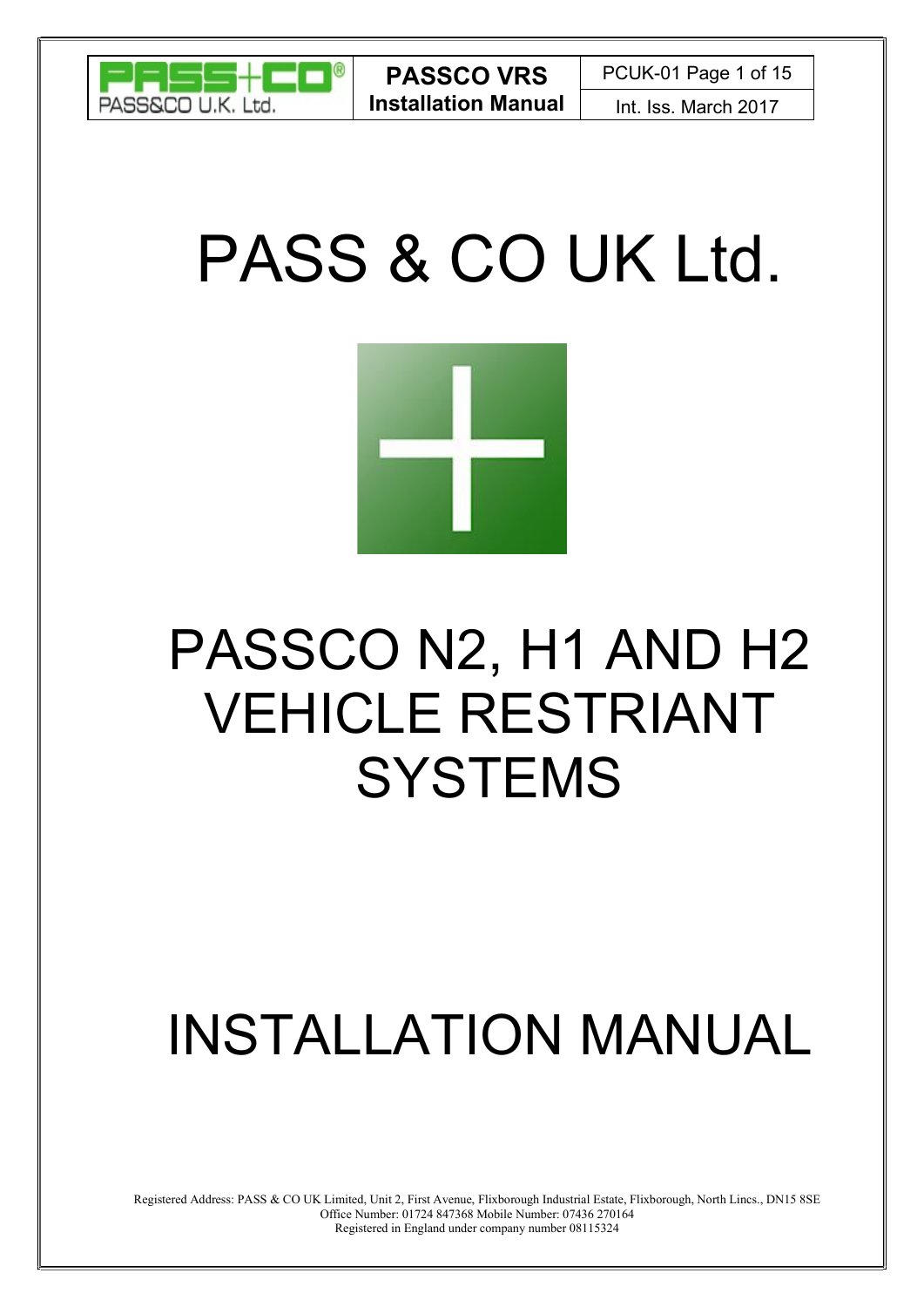

## List of Contents

#### 1.0 General

- 1.1 Scope
- 1.2 Quality Assurance
- 1.3 Product Design Warranty and Liability
- 1.4 Training
- 1.5 Health and Safety

## 2.0 Design Requirements

- 
- 2.1 Set back<br>2.2 Svstem Se **System Selection**
- 2.3 Visibility
- 2.4 Sloping Ground
- 2.5 PASSCO System Installation Height
- 2.6 Minimum Lengths for PASSCO Systems
- 2.7 Post Foundations

#### 3.0 Limitations on Use

#### 4.0 Installation

- 4.1 Setting out
- 4.2 Driven Posts
- 4.3 Concrete Foundations
- 4.4 Surface Mounted Posts

#### 5.0 PASS & CO VRS Assembly

- 5.1 N2, H1 and H2 single Sided System
- 5.2 Connection to TCB & OBB
- 5.3 Connection to Other Proprietary VRS
- 5.4 Installation on Curves

#### 6.0 Inspection Maintenance and Repair

- 6.1 Inspection
- 6.2 Maintenance
- 6.3 Repair
- 6.4 Site Records
- 7.0 System Progression

#### 8.0 Permissible Deviations

#### 9.0 Post Foundation Testing

- 9.1 Ground Conditions
- 9.2 Driven Posts
- 9.3 Recording Foundation Test Results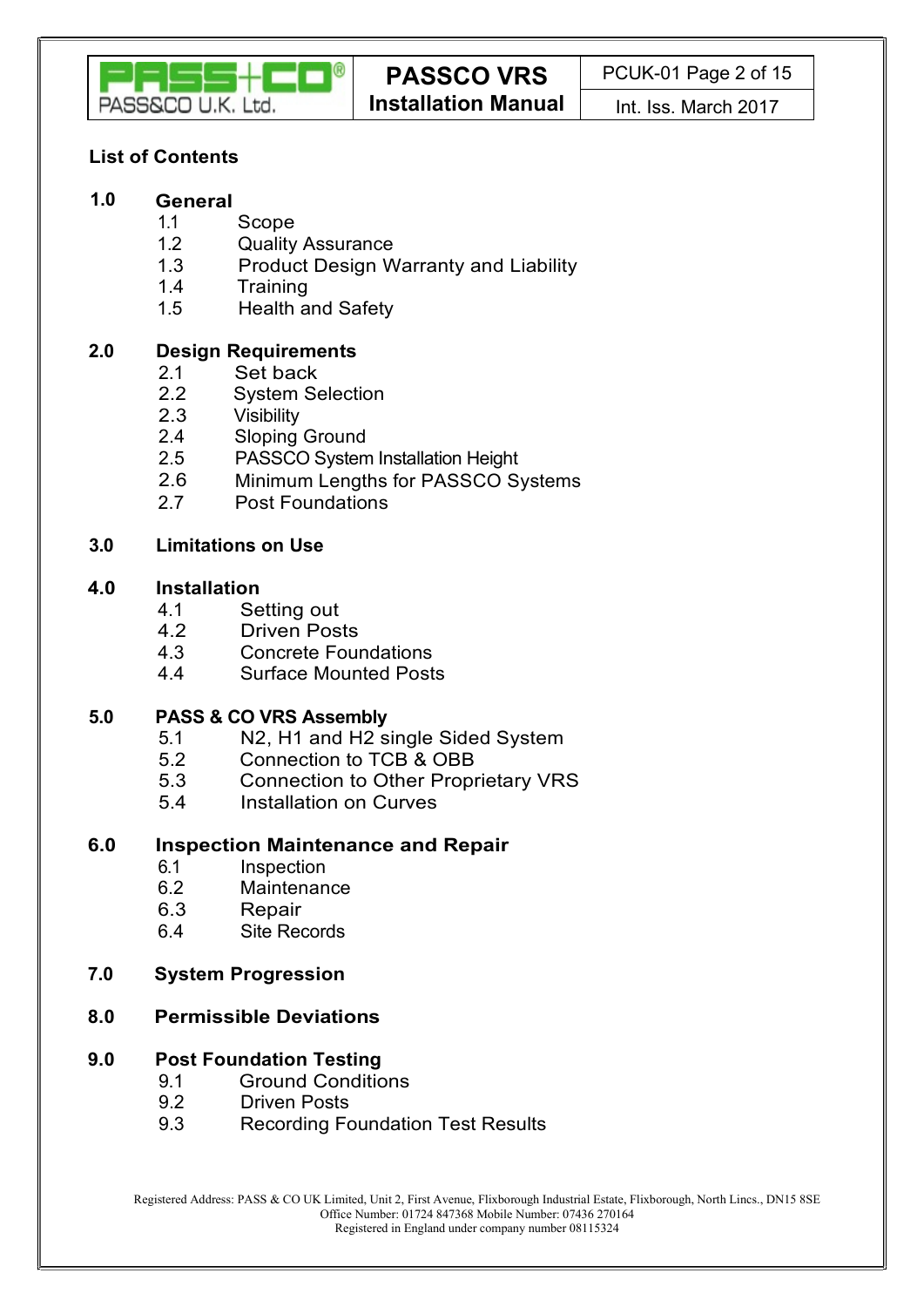

## 1. **GENERAL**

## 1.1 Scope

This manual sets out the procedures for the installation, repair, inspection and maintenance of all PASS & CO vehicle restraint systems supplied by PASS & CO. PASS & CO has been designed and impact tested in accordance with the performance specification laid down in EN 1317 for classes N2, H1 and H2. The product range has been developed to suit the requirements of the UK highways network and is compatible with all Nonproprietary Safety barrier Systems (NPSBS) and all EN 1317 proprietary systems.

## 1.2 Quality Assurance

PASS & CO are fully compliant with BS EN ISO 9001:2008, NHSS 2B and have procedures in place to ensure compliance with EN 1317. PASS & CO are committed to providing quality products and services which fully comply with the specification.

## 1.3 Product Design, Warranty and Liability

The product assurances given by PASS & CO for design, warranty and liability for the PASS & CO family of products will be invalidated if it is demonstrated that components have been used from an unapproved source in installation, maintenance or repair and if the VRS does not comply with PASS & CO's specifications. When connecting to another safety barrier system we recommend that the screws in the joint or beam lap should be supplied by PASS & CO unless the other promoter gives express permission to use their fasteners in which instance PASS & CO will accept the connection as long as the system being connected to is fully tested and approved to EN 1317 or is an NPSBS safety barrier.

## 1.4 Training

PASS & CO's policy is that all works to install, repair, inspect and maintain PASS & CO VRS on UK roads must be undertaken by fully trained and properly qualified personnel in accordance with the mandatory requirements of Sector Scheme 2B and as specified in DMRB volume 2 section 2 part 8, TD 19/06 and the Specification for Highway works Volume 1. Sector 2B training is available from PASS & CO's Lantra Awards approved training centre. PASS & CO's training policy extends to anyone installing PASS & CO outside of the UK and for details of available training contact PASS & CO.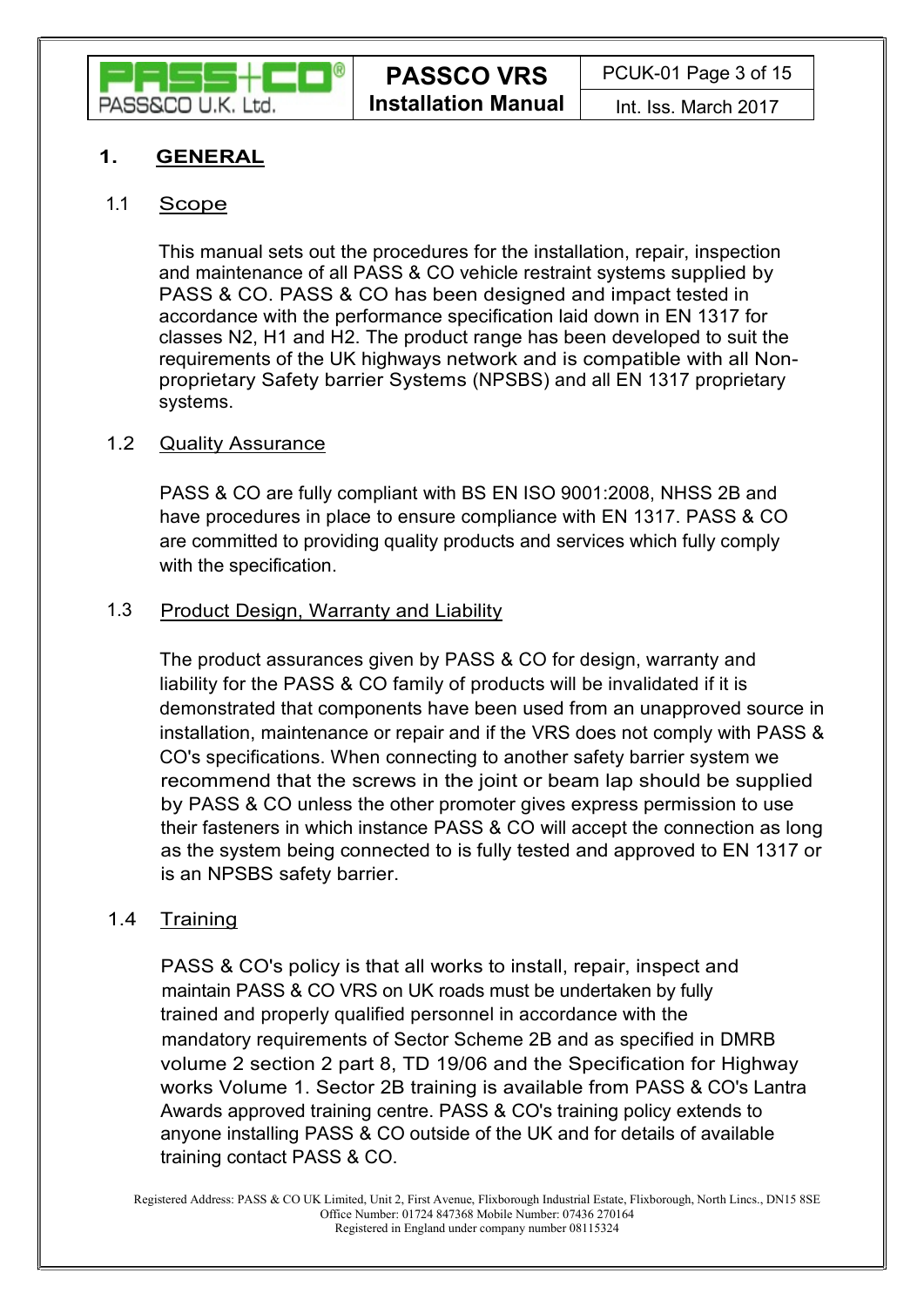

## 1.5 Health and Safety

It is the installers responsibility to ensure that all necessary safety procedures are in place and implemented at all times. The site specific conditions and restrictions should be assessed and a risk assessment produced by the installer for the specific site. All endeavours must be used to ensure that no one is injured or put at risk during the installation, repair inspection or maintenance of the PASS & CO VRS systems.

## 2. DESIGN REQUIREMENTS

The installation inspection and repair of the PASS & CO family of products must comply with the requirements of The Specification for Highways Works series 400, TD 19/06, TD 27/05, EN 1317 and PASS & CO specifications.

#### 2.1 Set Back

Set Back should normally be as described in Table 1 below, the Design organisation may use further relaxations in accordance with the notes on table 4-1 TD 27/05 chapter 4.

If both set back and working width cannot be achieved we recommend that set back should be reduced and working width maintained.

In central reserves where there are two single sided safety barriers it must be ensured that the working width is maintained between the two. Note : When setback and or working width can not be maintained, a departure from standard must be obtained from the overseeing authority.

## TABLE 1

| Location                                                  | Desirable minimum setback<br>value (mm) |
|-----------------------------------------------------------|-----------------------------------------|
| In verges with no adjacent<br>hard shoulder or hard strip | 1200                                    |
| In verges with an adjacent<br>hard shoulder or hard strip | 600                                     |
| <b>Central reserves</b>                                   | 1200                                    |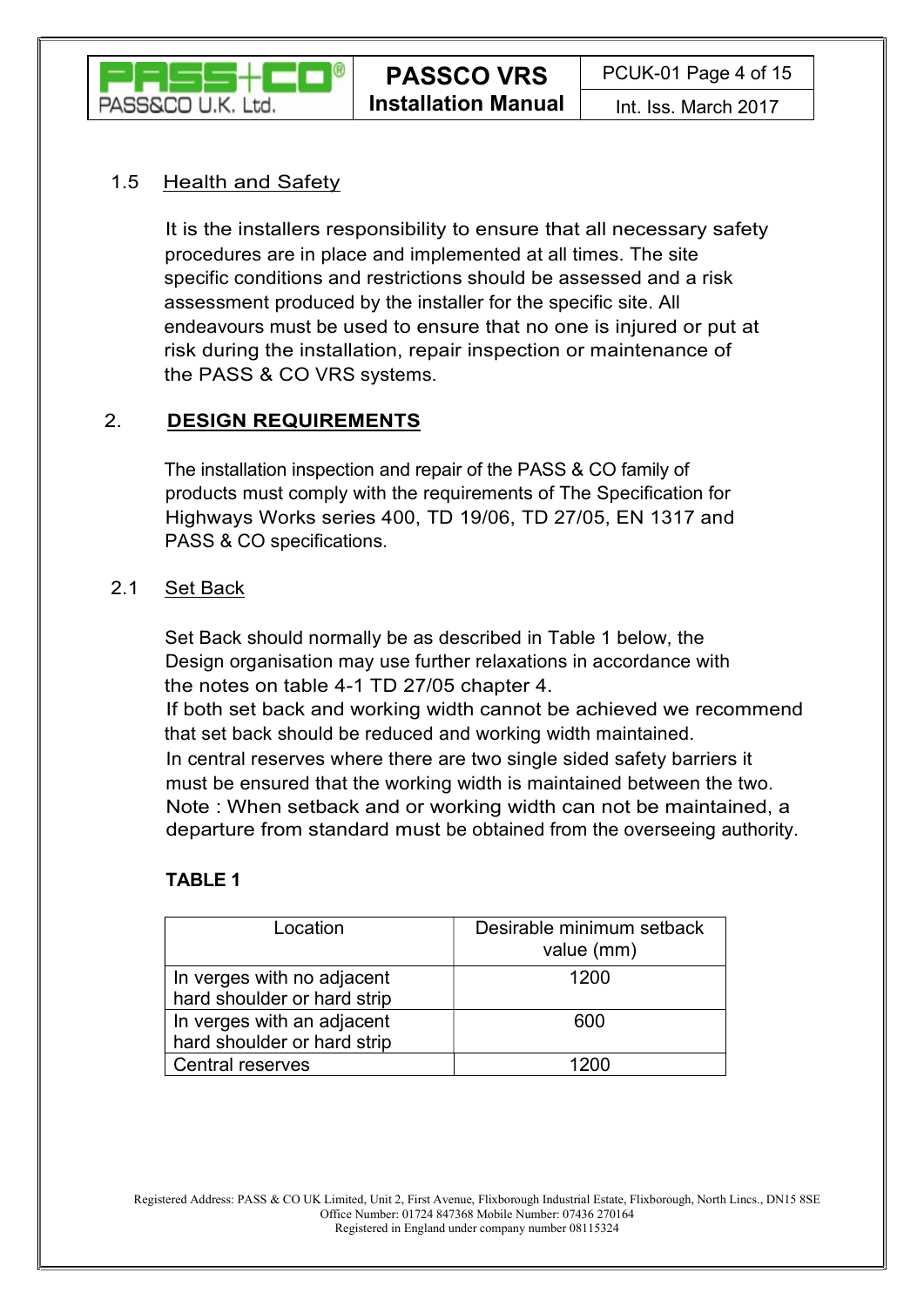

#### 2.2 System Selection

The Design Organisation must specify the required Performance Class for each safety barrier installation in terms of Containment Level (e.g. N1, N2, H1, H2 or H4a), Impact Severity Level (ISL) (e.g. ISL Class B) and the Working Width Class (W1 to W8).

Normal Containment Level = N2 Higher Containment Level = H1 or H2

The minimum working width is the distance between the traffic face of the VRS and the obstruction proposed for protection, and therefore a safety barrier should be selected to suit the location. For details of the available systems, post centres and post sections please see table 2 below.

## TABLE 2

| <b>Product Name</b>      | Performance<br>Class | Severity<br>Index<br>Class | Normalised<br>Working<br><b>Width Class</b> | Normalised<br>Vehicle<br>Intrucion<br>Class | Post Type        |         | Post Centres   System Type | <b>General Arrangement</b><br><b>Drawing Reference</b> |
|--------------------------|----------------------|----------------------------|---------------------------------------------|---------------------------------------------|------------------|---------|----------------------------|--------------------------------------------------------|
| <b>ESP PLUS W1</b>       | N2                   | в                          | W1                                          | N/A                                         | <b>SIGMA</b>     | 660/670 | Single                     | ESP.PLUS-PCGA-001                                      |
| PASSCO L1 UK (ES1.0)     | Ν2                   | в                          | W1                                          | N/A                                         | C <sub>100</sub> | 1000    | Single                     | L1UK-PCGA-01                                           |
| PASSCO L1 UK (ES2.0)     | N2/H1                | в                          | W2 / W4                                     | VI7                                         | C <sub>100</sub> | 2000    | Single                     | L1UK-PCGA-02                                           |
| PASSCO L1 UK (ES3.0)     | N2                   | в                          | W3                                          | N/A                                         | C <sub>100</sub> | 3000    | Single                     | L1UK-PCGA-03                                           |
| PASSCO L1 (ES4.0)        | N2                   | А                          | W4                                          | N/A                                         | C <sub>100</sub> | 4000    | Single                     | L1UK-PCGA-04                                           |
| PASSCO L1 (ES1.33)       | H1                   | А                          | W3                                          | VI6                                         | C <sub>100</sub> | 1333    | Single                     | L1UK-PCGA-05                                           |
| <b>PASSCO T-RAIL</b>     | Н1                   | А                          | W4                                          | VI6                                         | <b>SIGMA</b>     | 2000    | Double                     | T.RAIL-PCGA-01                                         |
| <b>SUPER RAIL ECO 1A</b> | H <sub>2</sub>       | А                          | W4                                          | N/A                                         | C125             | 2000    | Single                     | SR-PCGA-003                                            |

## 2.3 Visibility

The design layout of the PASS & CO shall comply with the sight distance requirements set out in TD 9. (DMRB 6.1)

## 2.4 Sloping Ground

The ground below the PASS & CO shall be near level within the set back and working width as shown in TD 19/06 figures 3-1 and 3-2 Chapter 3.

## 2.5 PASSCO System Installation Height

The PASS & CO systems should be set to the heights shown on the drawings with a tolerance of plus or minus 30mm for all systems.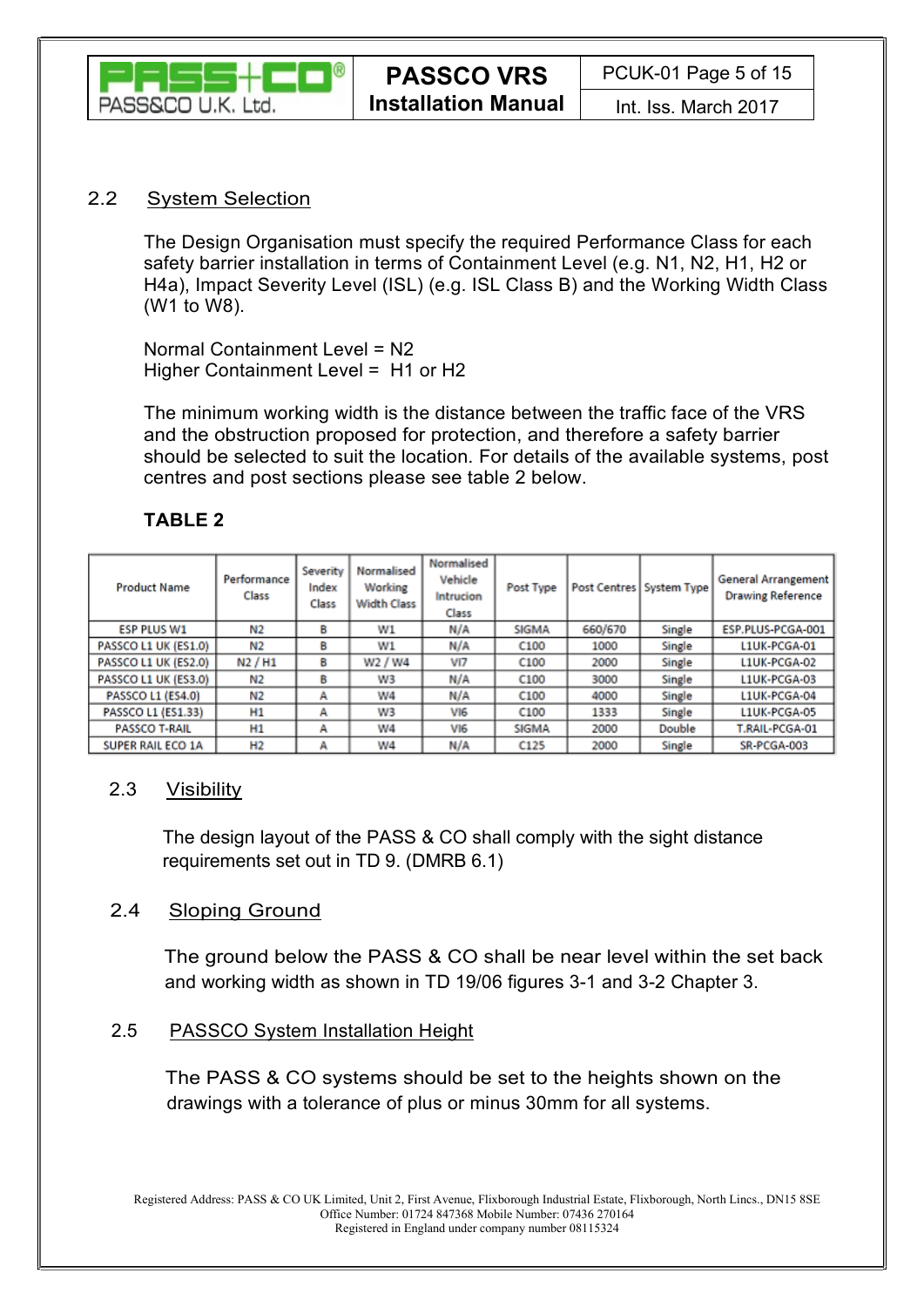

Where the distance between the face of the beam and the edge of the adjacent paved area is less than 1.5m the height should be measured from the edge of the paved area. Where the distance between the face of the beam and the edge of the adjacent paved area is greater than 1.5m the height should be measured from the ground beneath the beam.

## 2.6 Minimum Lengths for Passco Systems

The minimum length of PASSCO V.R.S. required to meet the length of need are as shown in Table 3 below. Where physical site constraints do not allow the minimum lengths to be achieved, advice should be sought from the design organisation and PASS & CO consulted if required.

## TABLE 3

| <b>Containment Level</b> | Minimum FULL HEIGHT lengths of VRS |                      |  |  |  |
|--------------------------|------------------------------------|----------------------|--|--|--|
|                          | In advance of hazard               | <b>Beyond hazard</b> |  |  |  |
| N <sub>2</sub>           | 30 <sub>m</sub>                    | 7.5m                 |  |  |  |
| $H1$ or $H2$             | 30 <sub>m</sub>                    | 10.5m                |  |  |  |

## 2.7 Post Foundations

The type of post foundation used will be dictated by the ground conditions on the site. As a general rule, soil type ground properly compacted will allow the use of driven posts. The suitability of driven posts must be established by following the PASS & CO testing procedure for PASS & CO driven posts.

Where site conditions preclude the use of driven posts, the posts may be surface mounted or set in concrete foundations.

When using surface mounted posts, the anchors must be proven by applying the test loads set out in the PASS & CO testing procedure for surface mounted PASS & CO posts. The contractor must also satisfy themselves by calculation that the foundation will resist the overturning moment and that the posts will become plastic before any movement in the foundation occurs.

For posts set in concrete foundation, the risk of foundation displacement should be mitigated by designing foundations which will comply with the procedure set out in the PASS & CO testing procedure for PASS & CO posts set in concrete foundations.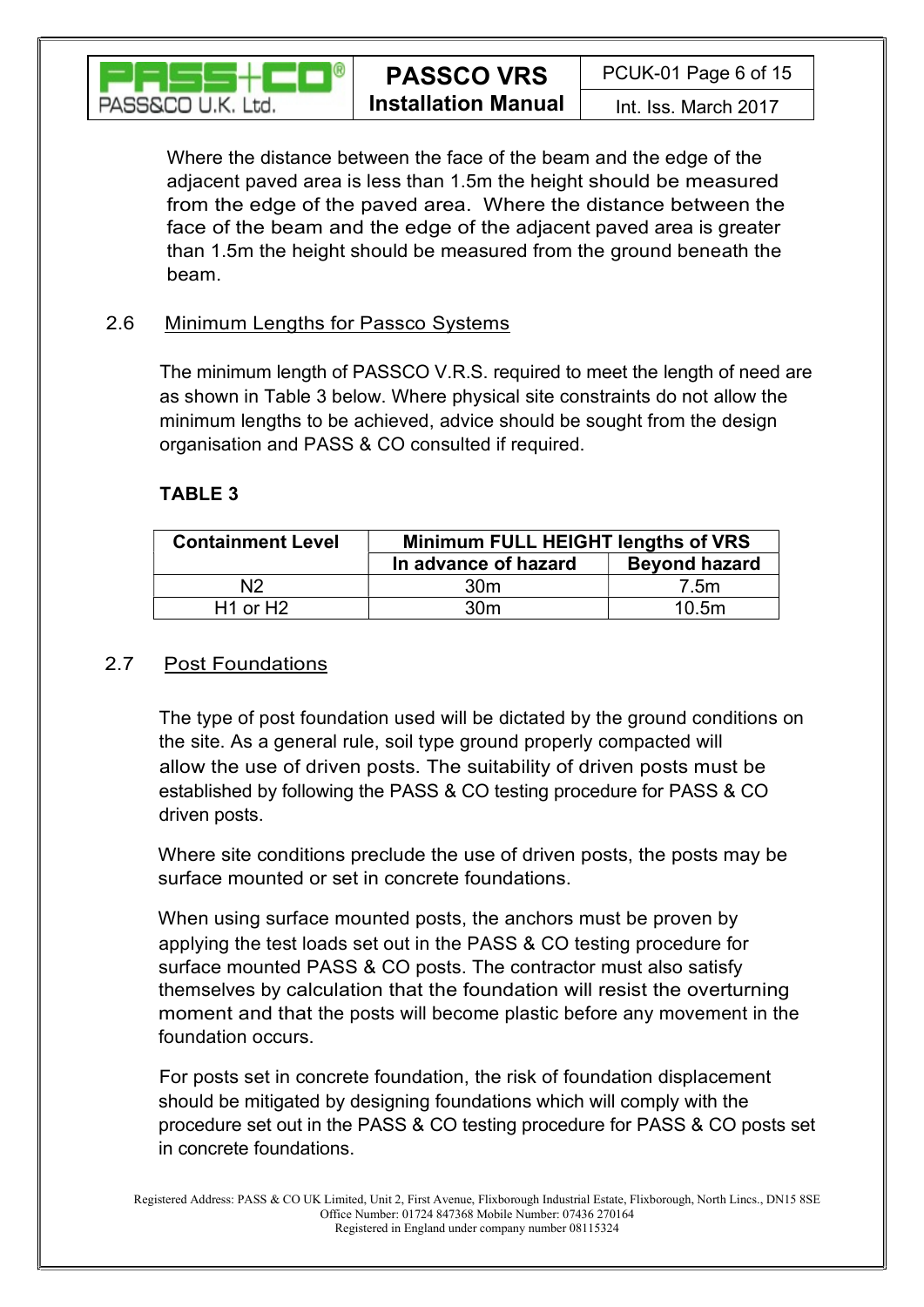

## 3. LIMITATIONS ON USE

PASS & CO VRS must be installed in accordance with BS EN 1317, series 400 MCHW, TD 19/06, TD 9 and TD 27/05.

- Please refer to 2.6 for minimum lengths.
- Radii less than 30 meters must be factory formed.
- Half Length beams (2000mm effective) can be utilised to achieve a radius between 30 and 50 metres.
- Factory formed radii must not be less than 6m.

## 4. INSTALLATION

#### 4.1 Setting Out

Establish the length of need both in advance and on departure from the hazard excluding terminal lengths. Set out the post pitches ensuring that the length of need is covered. If there are any obstructions on the fence line, these may be circumvented using the permissible deviations as per system drawings. Or in certain cases an offset post may be used. Where system progression is required follow the guide lines set out in the general arrangement drawings. The tolerance on the post pitch is dictated by the slot.

#### 4.2 Driven Posts

Before any post driving is considered the area should be thoroughly checked for the presence of services. Wherever it is practicable, the installation of VRS over services should be avoided. We would recommend a minimum of 1000mm safe working distance between driven posts and adjacent services.

Ensure the correct post is used and that on the verge the closed side of the post faces the oncoming traffic with the exception of the C100 post where the closed side sits against the beam. In the central reserve the closed side should face the oncoming traffic on the carriageway nearest the VRS with the exception of the C100 post. Drive the posts to the correct height and line. Excessive driving times indicate that the ground conditions are too hard. Excessive damage may occur to the posts and therefore in these circumstances concrete foundations should be used as an alternative to driven posts.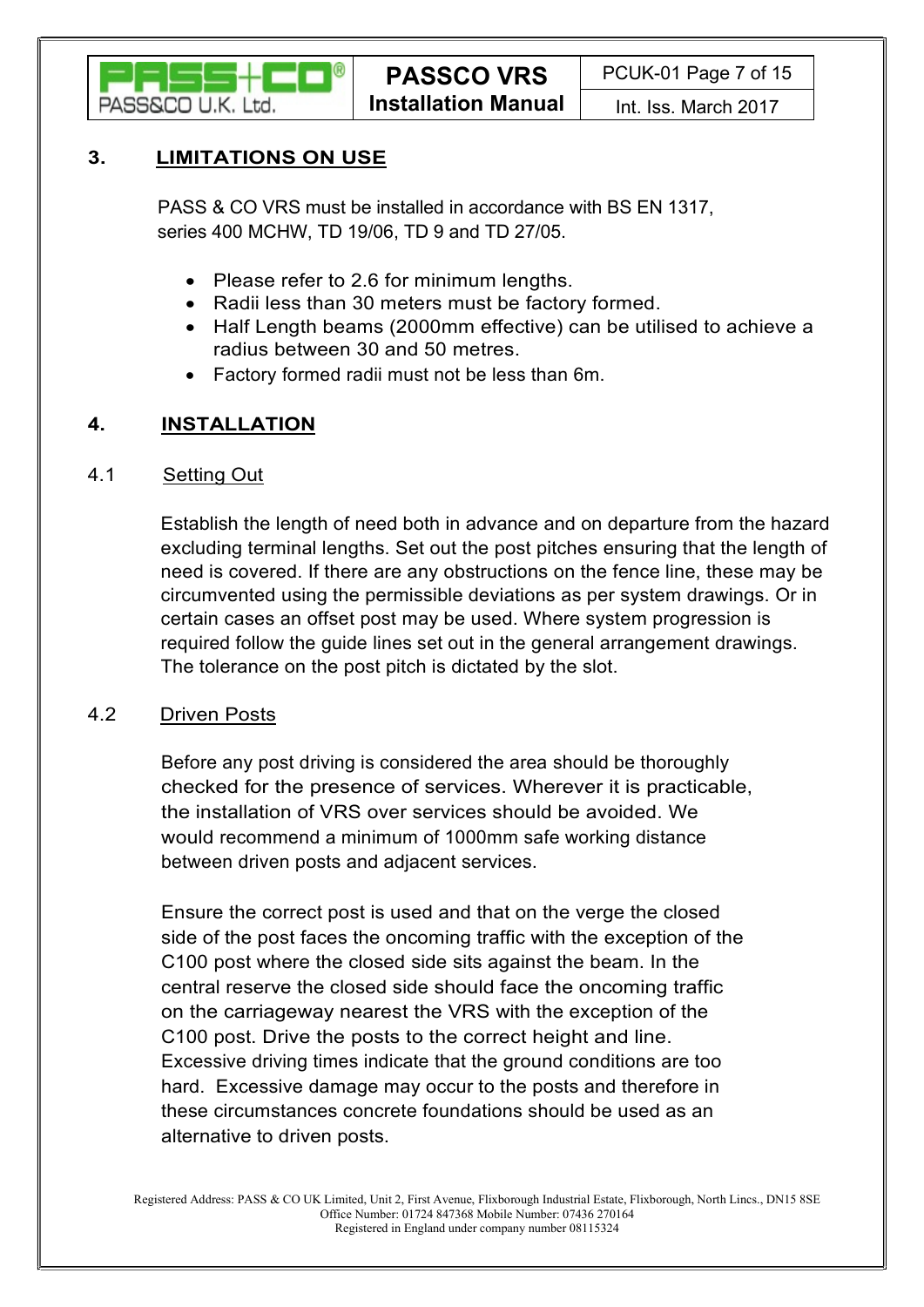

## 4.3 Concrete Foundations

Before any mechanical excavation is considered the area should be thoroughly checked for the presence of services. Wherever it is practicable the installation of VRS over services should be avoided. We would recommend a minimum of 1000mm safe working distance between adjacent services and mechanical excavation by auger or an excavator

- with a bucket.<br>1. Establish post centres and excavate foundations to suit the ground conditions. When constructing the foundations ensure there is a minimum of 150mm from the edge of the concrete to the post socket. It is advisable to have some socket length protruding from the finished concrete level and up to 100mm is acceptable, except at maintenance cross overs.
- 2. Place concrete in the foundation and vibrate to compact. Concrete should be ST5 or equivalent. Higher grades of concrete can be used.
- 3. Put the post and socket, if required, into the concrete, install the reinforcing ring, if required, and set the post to line and level. Make final adjustments to height and line before the initial set of the concrete. Slope the concrete away from the post and socket to help avoid corrosion where possible.
- 4. Fill the socket with a filler such as expanding foam to protect the socket from the incursion of detritus.
- 5. Where the concrete foundations are in filter drains they will always require casings. The outside of the casing should be backfilled with uncontaminated filter media on the line of the filter drain, and backfilled with the excavated spoil elsewhere. A plastic membrane of at least 125 microns thick should be laid at the base to prevent contamination of the filter media. Consideration should be given by all parties on the best method of preventing contamination of the filter media.
- 6. It is critical when determining the size of all test foundations that the lack of ground support is considered and the foundation is of sufficient volume to support the post and allow it to become plastic before any foundation displacement can occur.

## 4.4 Surface Mounted Posts

Surface mounted posts should only used in locations where the concrete foundation is of sufficient strength to resist the required tensile loadings as set out in table 4 below. Installation of PASS & CO Cradle anchorages or proprietary resin anchors of sufficient strength are suitable methods of anchoring surface mounted posts. Where the design organisation has deemed existing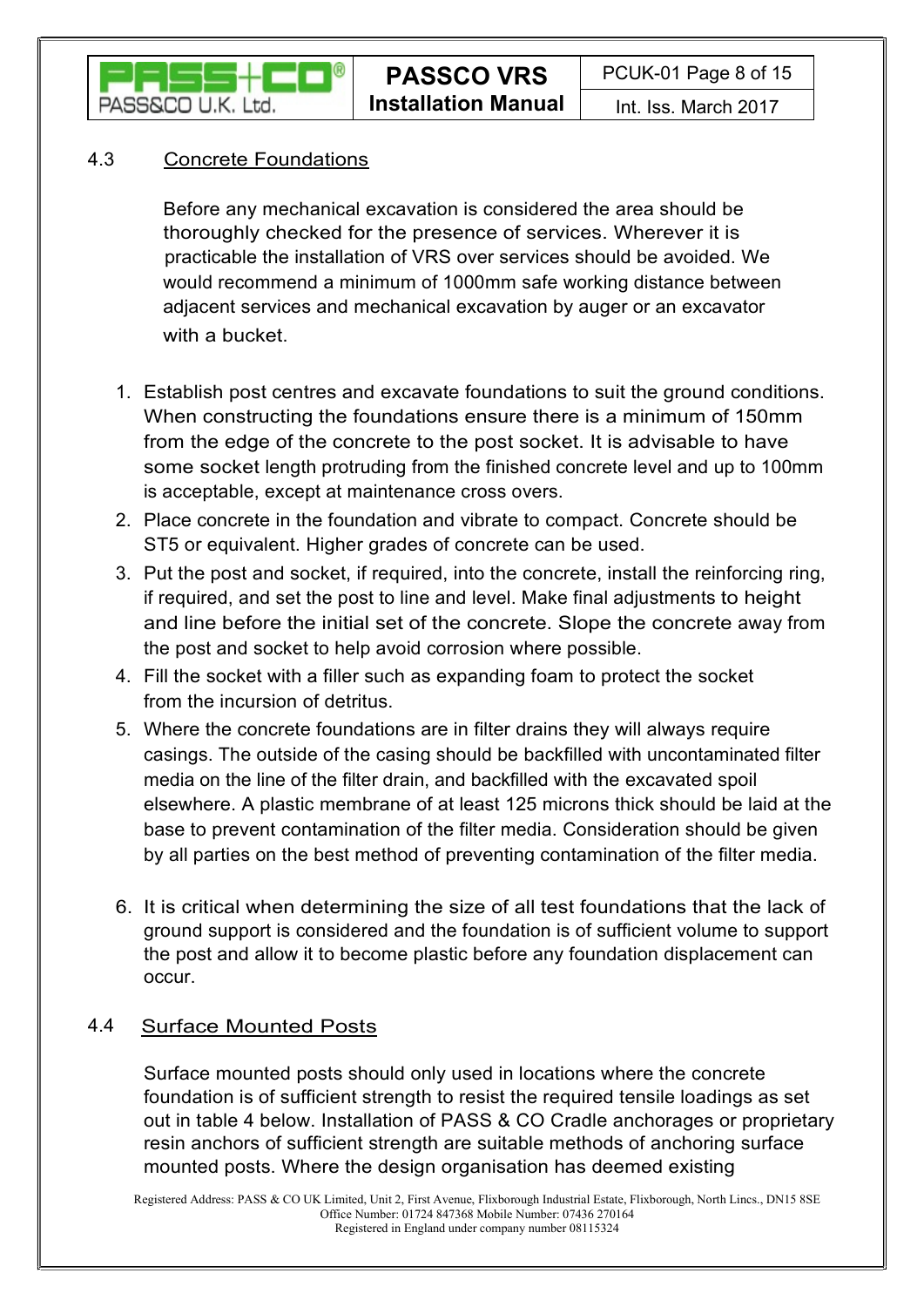

construction to be suitable to provide a foundation for surface mounted posts the posts will be installed on drilled anchors.

It is critical when fitting resin anchors that the holes are drilled to the correct diameter and depth then thoroughly cleaned.

When the resin anchor has cured fasteners should be tightened to the correct torque and thread engagement. Posts should be sat on a grout bed of between 10 and 30mm.

Surface mounted posts should be manufactured to the correct height for the location the use of detachable height adjusters is not permitted.

## TABLE 4

| Post Type        | System                                                                                 | Tensile Test Load In<br>Anchorage kN |
|------------------|----------------------------------------------------------------------------------------|--------------------------------------|
| Sigma            | N <sub>2</sub> W <sub>1</sub>                                                          | 50 <sub>kN</sub>                     |
| C <sub>100</sub> | <b>N2W1</b><br><b>N2W2</b><br><b>N2W3</b><br><b>N2W4</b><br><b>H1W3</b><br><b>H1W4</b> | <b>50kN</b>                          |

## 5. PASS & CO VRS ASSEMBLY

## 5.1 N2, H1 and H2 Single Sided Systems

Posts must be set as described in section 4 and the post pitches and positions must be as the system drawings. These may be reduced to avoid an obstruction please see deviation criteria on the relevant system GA drawings.

Beams should be hung on the posts using the correct fasteners and be hand tight only. Beams must be hung in the correct orientation so that the teardrop holes in the beam are over the top of the circular holes in the adjoining beam. The beams are fastened with PASS & CO M16 lap bolts which should be tightened to 70 Nm.

- M10 post bolts should be tightened to 17 Nm.
- M16 post bolts should be tightened to 70 Nm.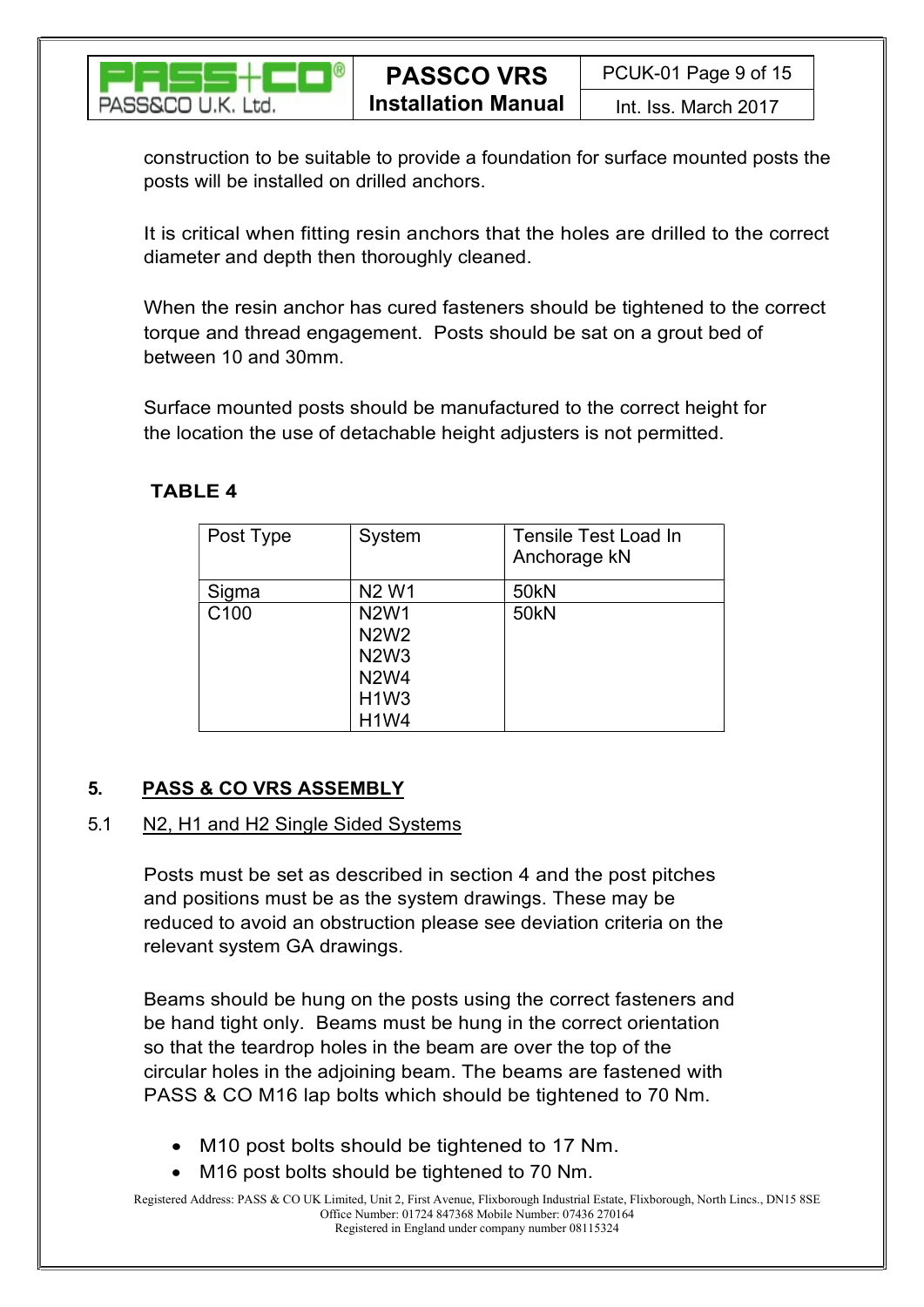

## NOTE: When securing PASS & CO fasteners, a minimum of one thread must appear through the nut.

Pedestrian or motor cycle protection should be fitted if it is required as the system is assembled.

An inspection of the safety barrier should be carried out using the inspection check list on page 10 taking into account the tolerances detailed in table 5 below.

## TABLE 5

| <b>PASS &amp; CO Installation and Maintenance Tolerances</b> |              |             |                                                                                                                                                                                                |  |  |  |  |
|--------------------------------------------------------------|--------------|-------------|------------------------------------------------------------------------------------------------------------------------------------------------------------------------------------------------|--|--|--|--|
| Description                                                  | Tolerance    | Tolerance   | Comment                                                                                                                                                                                        |  |  |  |  |
|                                                              | In MM        | In MM       |                                                                                                                                                                                                |  |  |  |  |
|                                                              | Installation | Maintenance |                                                                                                                                                                                                |  |  |  |  |
| <b>Installation</b><br>Height                                | $+/- 30$ mm  | $+/- 50$ mm | The maintenance tolerance can be used<br>during installation when the safety barrier height<br>reference is changing from carriageway to verge<br>level or when connecting to an existing VRS. |  |  |  |  |
| Deviation in<br>Alignment                                    | $+/- 30$ mm  | $+/- 30$ mm |                                                                                                                                                                                                |  |  |  |  |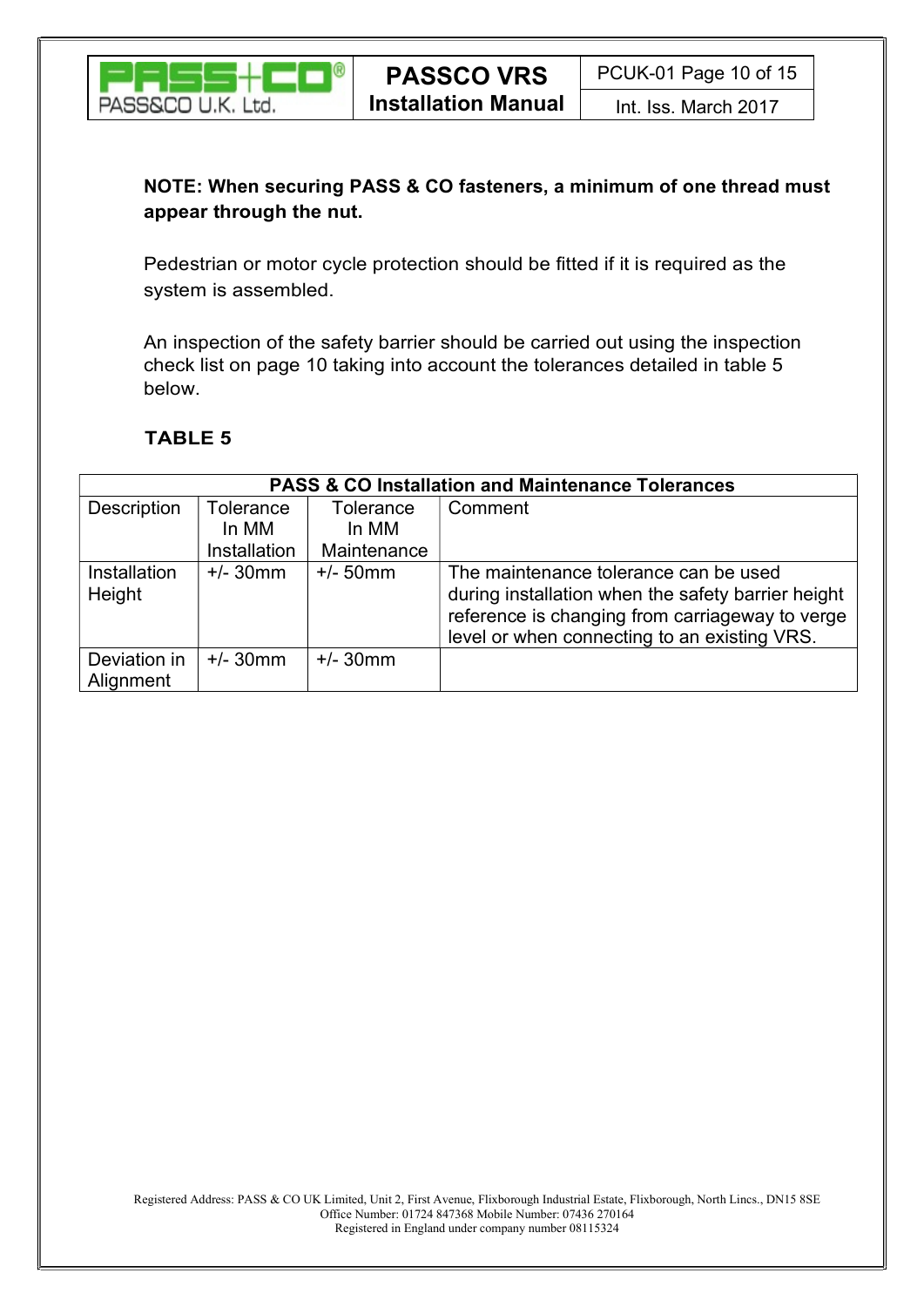

| <b>PASS &amp; CO VRS INSPECTION REPORT</b> |     |    |                      |          |  |
|--------------------------------------------|-----|----|----------------------|----------|--|
| Date:                                      |     |    |                      |          |  |
| Contractor:                                |     |    |                      |          |  |
| Contract:                                  |     |    |                      |          |  |
| Location:                                  |     |    |                      |          |  |
| Type of System:                            |     |    |                      |          |  |
|                                            |     |    |                      |          |  |
|                                            |     |    | Within Specification |          |  |
| <b>Checks</b>                              | Yes | No | N/A                  | Comments |  |
| Set Back                                   |     |    |                      |          |  |
| <b>Working Width</b>                       |     |    |                      |          |  |
| <b>Height</b>                              |     |    |                      |          |  |
| <b>System Progression</b>                  |     |    |                      |          |  |
| Fasteners                                  |     |    |                      |          |  |
| <b>Terminals</b>                           |     |    |                      |          |  |
| <b>Beams</b>                               |     |    |                      |          |  |
| Posts                                      |     |    |                      |          |  |
| Foundations                                |     |    |                      |          |  |
| <b>ID Markings</b>                         |     |    |                      |          |  |
|                                            |     |    |                      |          |  |

#### I Confirm that I have checked the Safety Barrier in the above location and confirm that the inspected work has been completed in accordance with the specification.

| Installer:<br>(Lead Fencer or Supervisor) | <b>Main Contractor:</b><br>(when applicable) | <b>Client:</b><br>(when applicable) |
|-------------------------------------------|----------------------------------------------|-------------------------------------|
| Name (Print):                             | Name (Print):                                | Name (Print):                       |
| Signature:                                | Signature:                                   | Signature:                          |
| Date:                                     | Date:                                        | Date:                               |

One of the above PASS & CO Inspection Reports should be completed for each VRS run and submitted to the client to confirm the system has been inspected and is certified as compliant.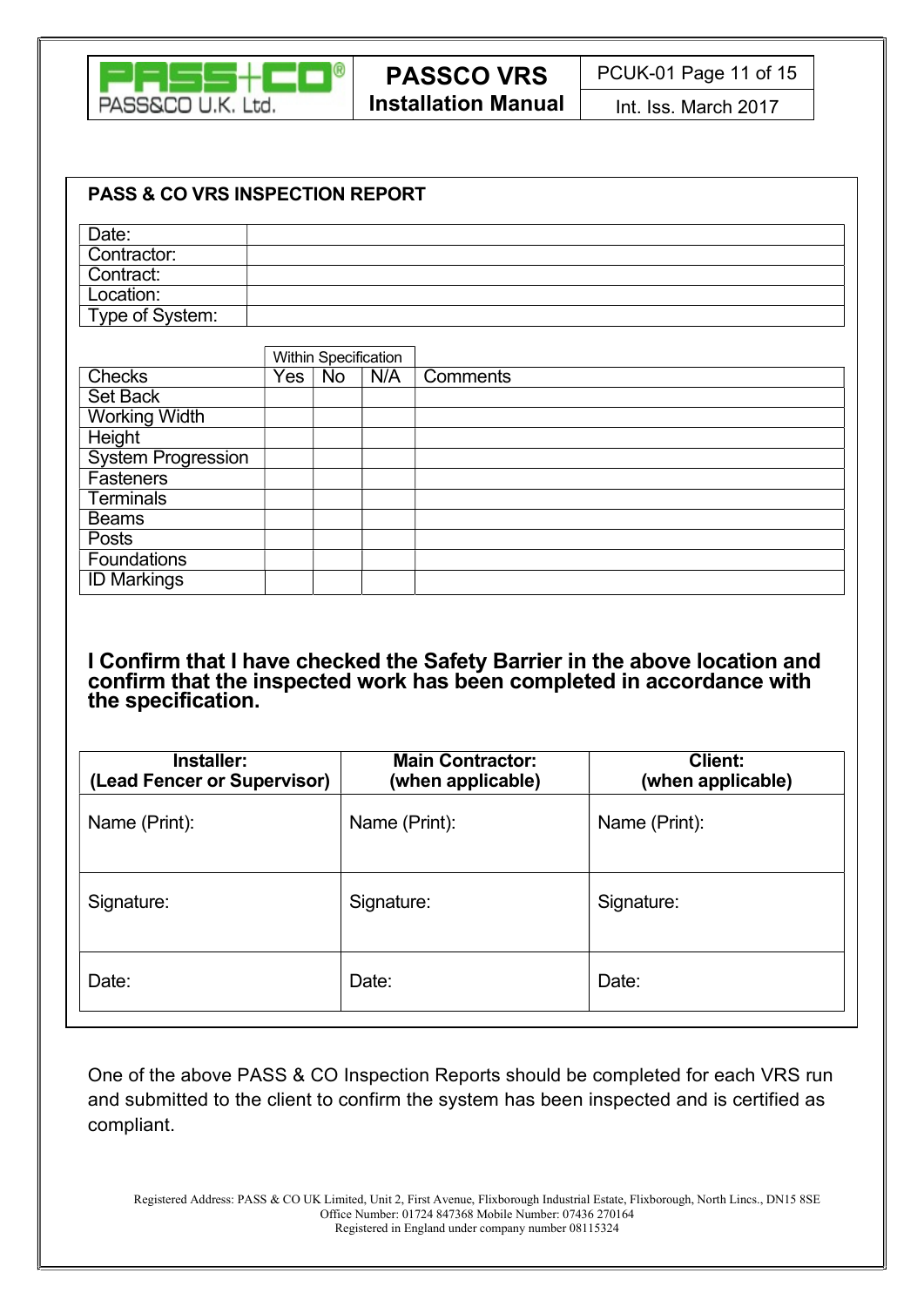

## 5.1 Connection to N.P.S.B.S.

For connection to either TCB or OBB please see PASS & CO general arrangement drawings. The system requirements for both NPSBS and PASS & CO must be adhered to. When connecting to either TCB or OBB correct system progression must be maintained. If connecting to TCB there must be an adjuster assembly within 35m of the PASS & CO. Connection to OBB should be made using an A06 connection piece.

## 5.2 Connection to Other Proprietary V.R.S

PASS & CO family of products allow connection in to other EN 1317 systems that have been correctly installed. PASS & CO will guarantee the joint if it has been connected using our fixings and is in specification.

## 5.3 Installation on Curves

On curves with a radius greater than 50 metres standard beams can be used. Where the radius is between 50 metres and 30 metres, half-length beams (2000mm effective length) can be utilised. Under a 30 metre radius pre-formed beams to suit the required curvature should be used. In any instance all post centres remain the same.

## 6. INSPECTION, MAINTENANCE AND REPAIR

## 6.1 Inspection

A PASS & CO inspection certificate on page 11 should be completed for all new installations. The installation must be checked and certified as compliant using the system drawings and specification. The system will not be deemed compliant unless certified by a suitably qualified person who can demonstrate competence. Either through LANTRA training or approval from PASS & CO.

## 6.2 Maintenance

A correctly installed and certified PASS & CO VRS is maintenance free for the period of its design life. A visual inspection regime is recommended to check for impact damage. Where this is identified repairs must be carried out. The visual inspection should also look at the ground conditions as erosion, slippage or ponding of water can all affect the viability of a VRS product.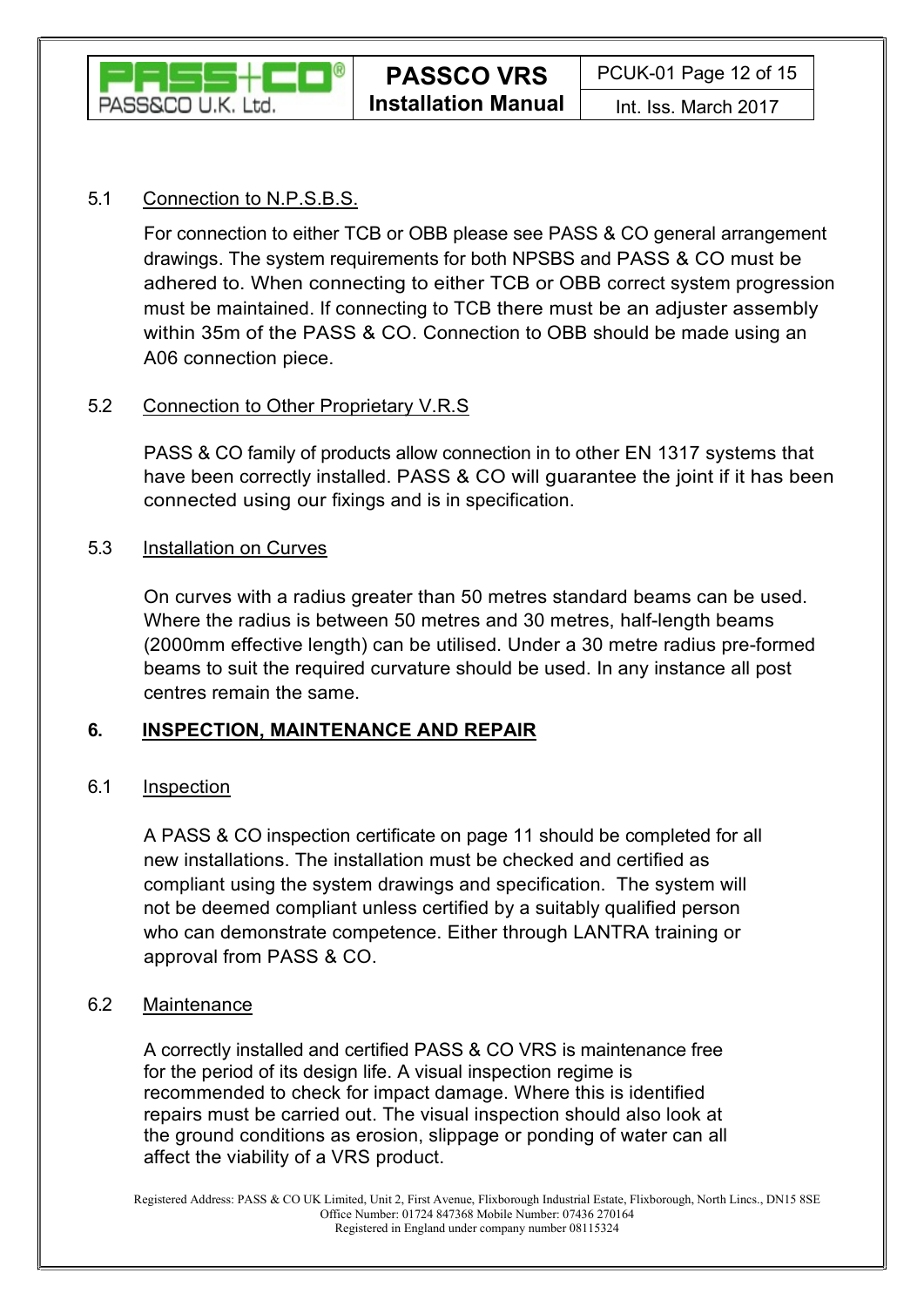

## 6.3 Repair

When repairing PASS & CO VRS only components with plastic deformation need to be replaced. If the component has only minor damage and is localised then no replacement is necessary other than for aesthetic reasons. Small scratches and indentations should be treated with a zinc rich paint. Substantially damaged beams must be replaced as must any bent posts. The bolt holes in adjacent beams should be checked for splitting or distortion and if any are identified those beams should also be replaced. The repaired installation should be checked for compliance and an inspection certificate produced. When replacing damaged components all fasteners that are removed must be replaced with new. Care should be taken to ensure ground conditions are suitable to support the replacement posts and proven by push testing. where the push test fails driven posts may have to be replaced with concrete foundations.

## 6.3 Site Records

PASS & CO update and amend system drawings regularly so with the passing of time existing installations may not be as per the latest drawings, so manuals and drawings from the time of installation should be kept on file.

## 7. SYSTEM PROGRESSION

As per relevant system GA drawing.

## 8. PERMISSABLE DEVIATION

Obstructions can be circumvented as per relevant system GA drawings by deviation of post centres or the introduction of offset posts or a combination of both.

## 9. POST, FOUNDATION AND TESTING REQUIREMENTS

## 9.1 Ground Conditions

Foundation testing must be carried out to establish the strength or compaction of the ground in to which the VRS is to be installed. Tests should be carried out in accordance with PASS & CO test procedure.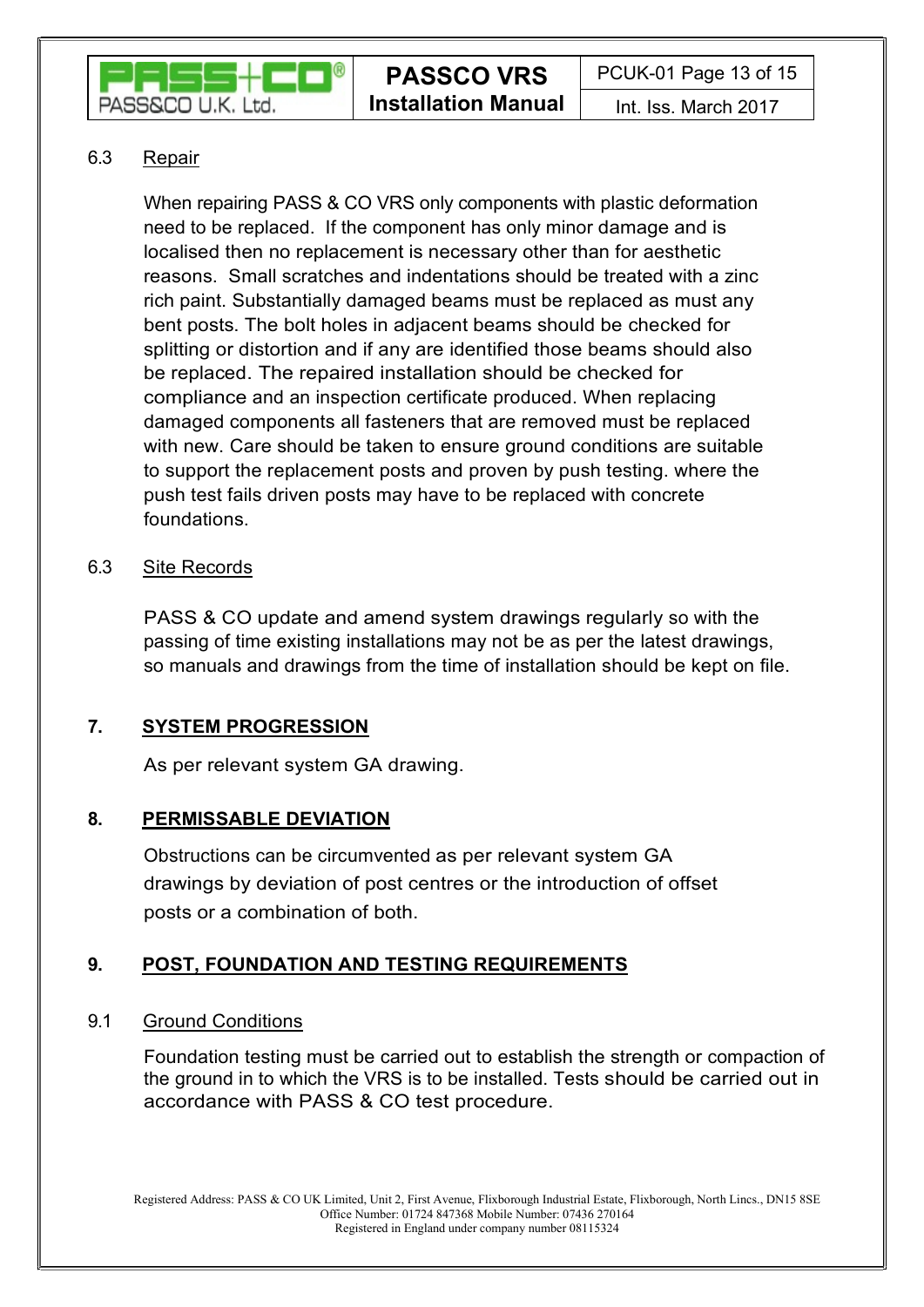

The frequency of testing should be as described in the contract specific appendix 4/1. As a minimum PASS & CO recommend that at least one test is carried out for each VRS run or one test for every 100m whichever is the greater. There should be further tests if there is a change in ground conditions for example the VRS crosses a cut fill line then each ground condition should be tested.

## 9.1 Load for Post Tests

## Sigma 100

A bending moment of 6.5 kNm (6500Nm) must be achieved before the posts deflection exceeds 100mm.

## $C100$

 A bending moment of 8.5 kNm (8500Nm) must be achieved before the posts deflection exceeds 150mm.

## Note: For posts in concrete foundations post deflection at full load must not exceed 50mm.

## 9.2 Recording Foundation Test Results

Foundation test results should be recorded on the post test recording form an example of which is shown on the next page.